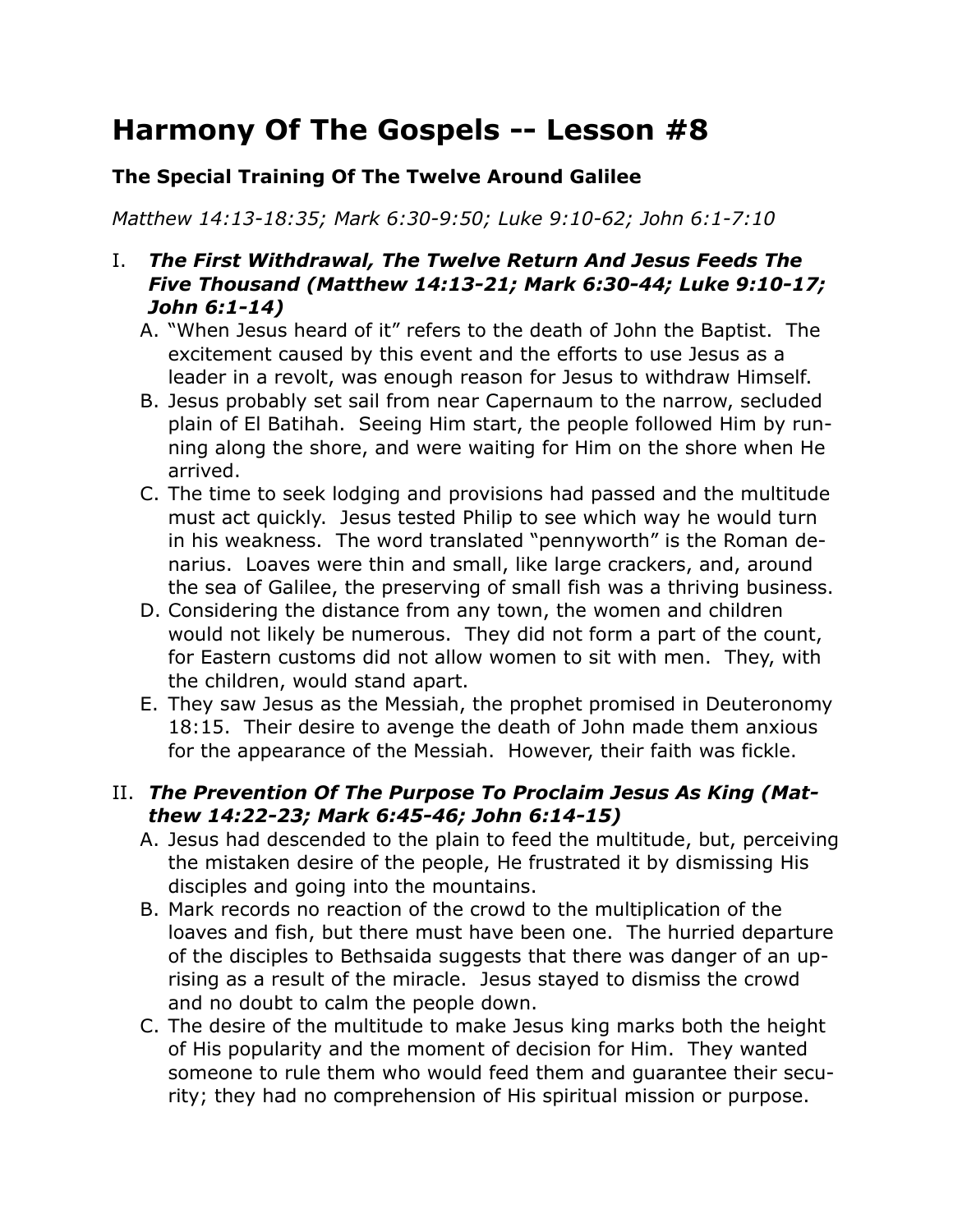D. The news of John's death, as one could imagine, would have saddened and frustrated Him. He needed the benefits of prayer. On three occasions in Mark's gospel Jesus withdrew to pray, and each time some sort of crisis was involved (1:35; 6:46; 14:32-36). He left as soon as He heard the news, but the people prevented Him until night.

# III. *The Peril To The Twelve In The Storm At Sea And Christ's Coming To Them On The Water (Matthew 14:24-33; Mark 6:47-52; John 6:16-21)*

- A. The Romans divided the night into four watches, and the fourth watch would have been from 3 a.m. to 6 a.m. The disciples of Jesus learned that He knew their distresses and desired to deliver them.
- B. For the disciples, there would have been no mistaking His voice (cf. Genesis 27:22; 1 Samuel 26:17; Acts 12:14). The scene agrees with the character of Peter, who had a rash willingness to go into danger, and a lack of steadfastness to hold out through it. Fear is a source of doubt and an enemy of faith. Anyone who wants to achieve the victories of faith must overcome their fear.
- C. The disciples showed the hardness of their hearts in that the working of one miracle did not prepare them either to expect or to comprehend any other miracle which followed. They should have worshiped Jesus as the Son of God when they saw the five thousand fed, but they did not.

# IV. *The Reception At Gennesaret (Matthew 14:34-36; Mark 6:53-56)*

- A. The land of Genessaret was a plain at the western side of the lake of Galilee. Though the apostles had started their boat toward Capernaum, the storm appears to have deflected their course.
- B. The language of the text suggests that they probably came to land at the south end of the plain, somewhere near Magdala, and made a circuit of the cities in the plain of Genessaret on their way to Capernaum.
- C. Because He did not stop in these cities, the sick were laid in the street so they might touch Him when He passed through. The story of the woman who touched the hem of His garment had evidently spread.

# V. *The Collapse Of The Galilean Campaign (John 6:22-71)*

- A. The people did not seek Him because they saw in Him a divine Friend who could satisfy the deep needs of the soul, but as a miracle-worker who could fill their bodies with food when the occasion required.
- B. The people desired to know what they must do in order to earn the abiding food. Belief in Jesus as the Son of God is the all-inclusive work which pleases God (Hebrews 11:6). Jesus will reiterate this truth several times in this discourse.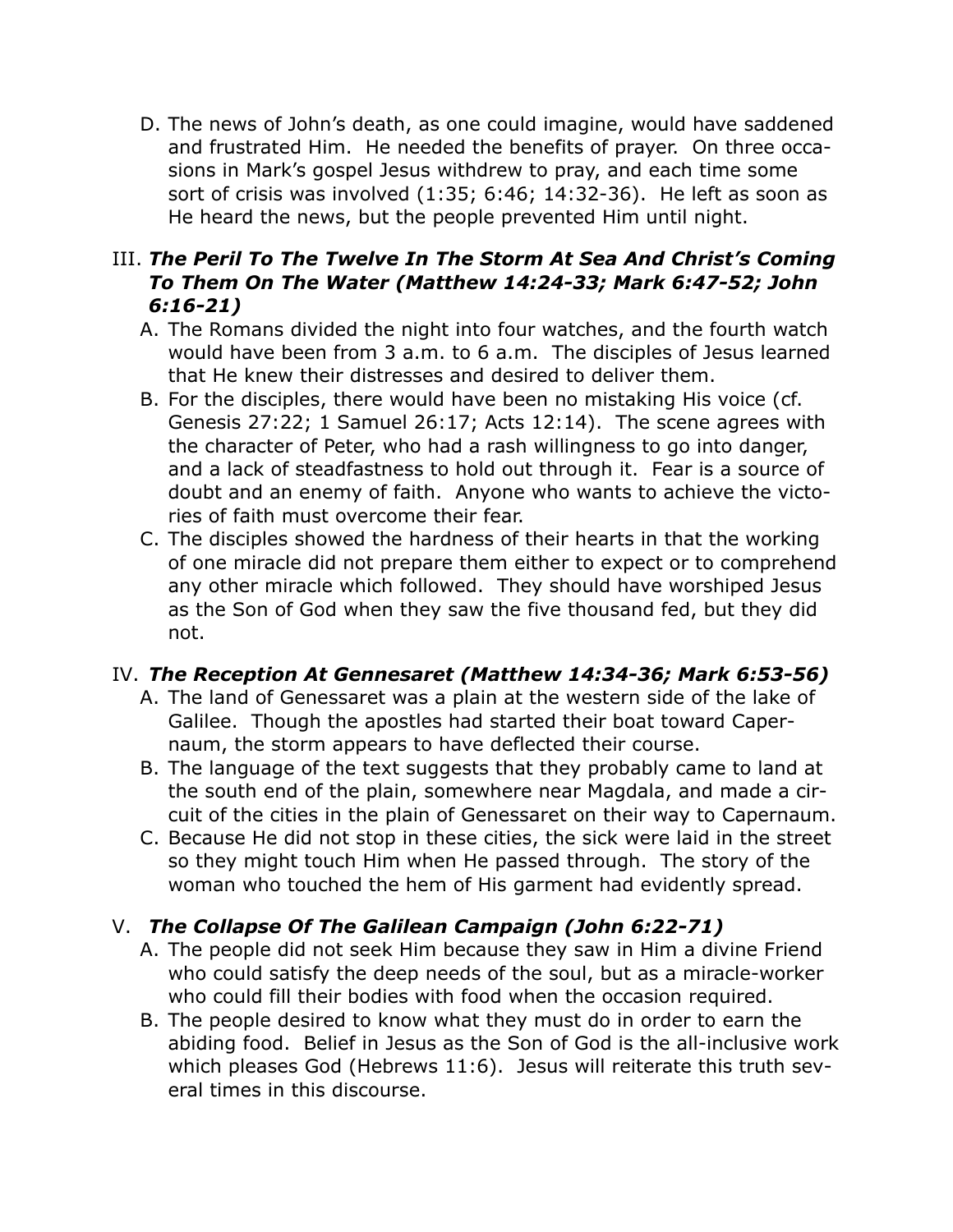- C. The people respond similarly to the woman at the well in John 4. In answer to each set of questions Jesus revealed more of Himself, and showed that the blessings sought were within Him and were obtained by faith in Him. When Jesus had done this with the woman, she believe in Him; these Jews at Capernaum disbelieved and murmured. They were self-satisfied, and felt that they had displayed great wisdom in arriving at their decision. Jesus strikes at their pride by informing them that they are not His because God has rejected them as unworthy to be given to Him.
- D. The Father had given them the law as a tutor to draw them to Christ (Galatians 3:24), and He had also sent forth His prophets for the same purpose. Those who had availed themselves of this instruction, and had learned the Father's lesson, were ready to come to Christ.
- E. Jesus, the spiritual bread, is assimilated, not by eating, but by believing on Him. However, He was not yet perfected as the bread of life. The flesh, to be eaten, must be broken, and the blood, if it is to be drunk, must be poured out.
- F. The people who were drawn to Him by mistaken notions would leave as soon as they discovered that their conceptions of Him were incorrect. Judas would be a sad illustration of the truth that no man could be a real follower of Jesus unless he became such by the drawing of the Father.

## VI. *Pharisees From Jerusalem Reproach Jesus (Matthew 15:1-20; Mark 7:1-23; John 7:1)*

- A. John had told us in chapter six that the Passover was near. He here makes a general statement which shows that Jesus did not attend this Passover. The reason for His absence is given in John 5:18.
- B. The Pharisees believed that traditions, or oral expositions of and additions to the law, were revealed to Moses along with the law, and were communicated by him orally to the elders of the people. They regarded these traditions as equal in authority with the written word.
- C. The Pharisees coming from Jerusalem could find nothing wherein Jesus or His disciples transgressed the law, so they accused Him of transgressing this tradition. Jesus does not deny their charge, but justifies His disciples by attacking the whole traditional system.
- D. The Pharisees taught that a son could say of the part of his estate by which his parents might it profited, "It is a gift;" that is, a gift of God, and by dedicating that part to God he would free himself from his obligation to his parents. Hence, their tradition undid the law.
- E. Jesus showed them that their ceremonial cleanness, which was founded on tradition, and in which they prided themselves, was worth-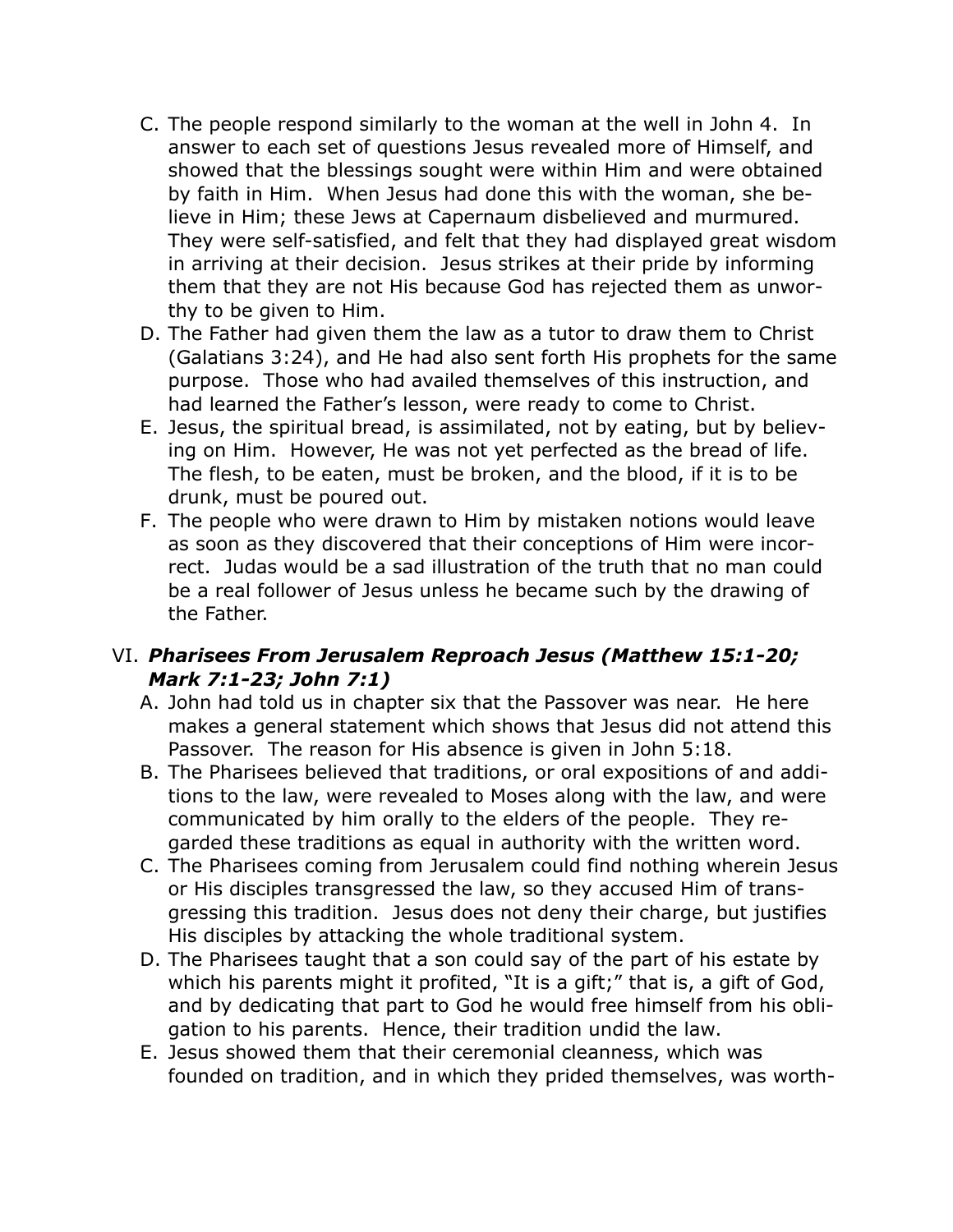less in comparison with the moral cleanness required by God's law, which they had ignored.

F. Jesus set forth the simple doctrine that a man's moral and spiritual state is not dependent upon the symbolic uncleanness of his physical diet, much less is it dependent on ceremonial observances.

# VII.*The Second Withdrawal To The Region Of Tyre And Sidon (Matthew 15:21-28; Mark 7:24-30)*

- A. This journey is differentiated because it differs from any previously recorded, for it was the first time that Jesus ever entered a heathen country. Jesus withdrew to escape the opposition of His enemies.
- B. The title "Son of David" shows that the Jewish hopes had spread to surrounding nations and that some, like this woman and the one at Jacob's well, expected to share in the Messianic blessings.
- C. The Greek conquest had diffused Greek civilization throughout western Asia to the point that the word "Greek" among the Jews had become synonymous with Gentile. The term "Syrophoenician" distinguished the Phoenicians from the other Syrians.
- D. By the use of the word "first" Jesus suggested that there would come a time of mercy for the Gentiles. This woman illustrates the principle that men should pray and not faint (Luke 18:1-8). It is noteworthy that the two most notable for their faith -- this woman and the centurion -- were both Gentiles.

# VIII.*The Third Withdrawal Through Phoenicia and Decapolis (Matthew 15:29-38; Mark 7:31-8:9)*

- A. From Tyre Jesus proceeded northward to Sidon and then eastward across the mountains and the headwaters of the Jordan to the region of Damascus. Here He turned southward and approached the Sea of Galilee on its eastern side.
- B. Jesus gave the deaf man a sign indicating His intention to heal him, whereas in other cases He would indicate the same by words. Jesus here, as in the healing of Jarius' daughter, spoke in Aramaic. He wanted the man to keep quiet because He was trying to avoid the multitude.
- C. When feeding the five thousand, the disciples had come with suggestions to Jesus. Now, being taught by experience, they keep silent and let Jesus manage as He sees fit. The failure to expect a miracle, despite previous experience, was a common occurrence in the history of Israel and of the twelve.
- D. As before, those who ate are all satisfied, and the men only are numbered. The whole crowd may have exceeded ten thousand.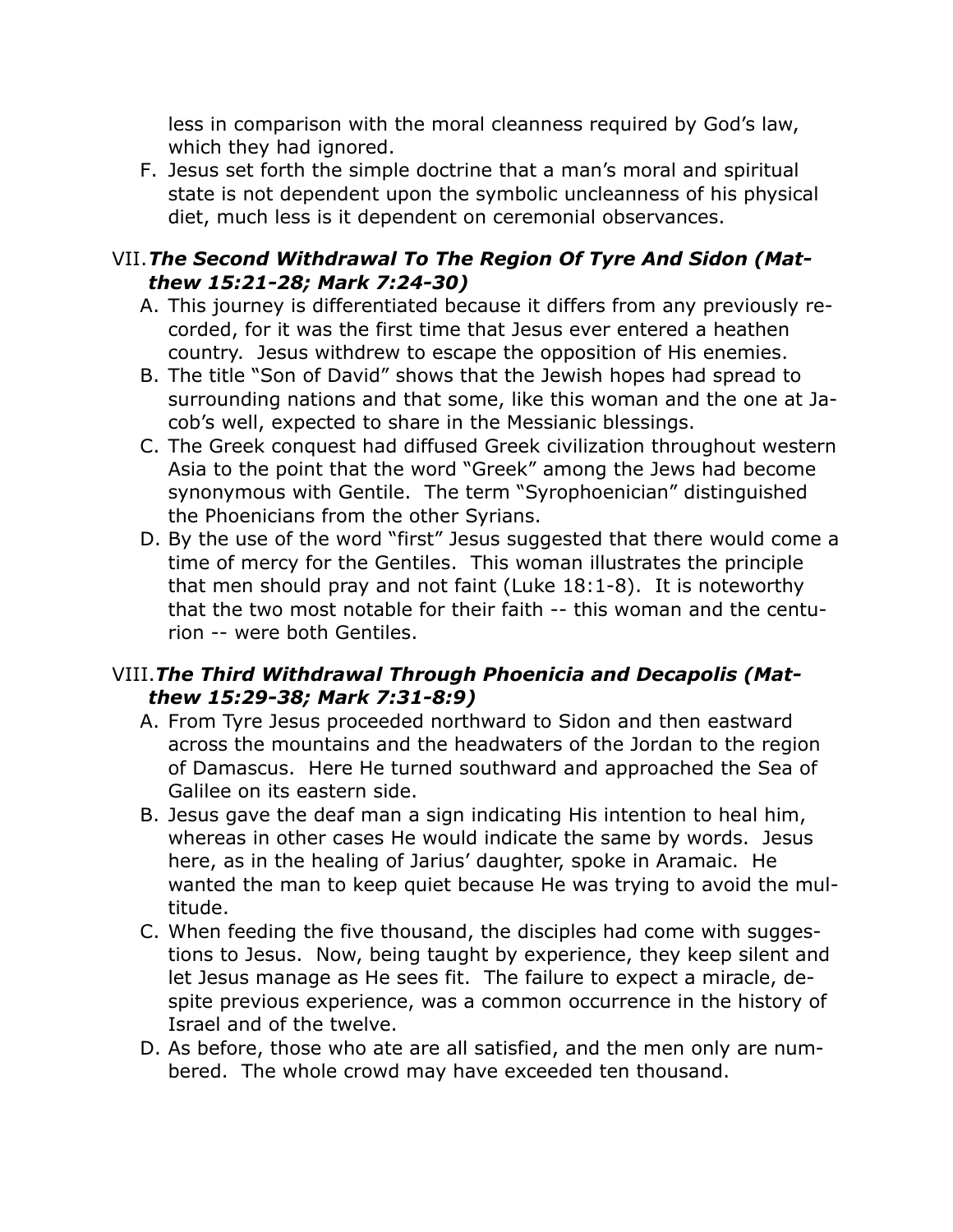#### IX. *The Brief Visit To Magdala And The Attack By The Pharisees And Sadducees (Matthew 15:39-16:4; Mark 8:10-12)*

- A. Magdala was probably on the western shore of the Sea of Galilee. The Pharisees and Sadducees asked for a sign from heaven and Jesus was deeply grieved at the stubbornness which demanded signs in the midst of overwhelming demonstrations of His divine power.
- B. Jesus' point here is clear: the Pharisees and Sadducees can read the "signs" that predict weather, but they remain oblivious to the "signs of the times" already happening. These signs testify to Jesus and the kingdom now dawning (cf. 11:4-6; 12:28). It was useless to bestow new signs upon those who are blind as to the signs already existing.
- C. The resurrection was a sign from heaven in the sense in which they used the word; that is, it was worked directly by God and not through man.

## X. *The Fourth Withdrawal To Bethsaida And The Rebuke Of The Disciples (Matthew 16:5-12; Mark 8:13-26)*

- A. Jesus left His opponents and withdrew by boat to the other side of the lake. This is Jesus' last and most important withdrawal from Galilee before His final trip south.
- B. Leaven was a symbol of secret, penetrating, pervasive influence, usually of a corrupting nature. Jesus' charge against the disciples ran deep. He had already denounced the Pharisees and Sadducees for their particular "teaching" that demanded manipulative signs and for their unbelief in spite of the bountiful evidence already supplied.
- C. Now the disciples are perilously close to the same unbelief in Jesus' person and miracles. The miracles Jesus performs, unlike the signs the Pharisees demand, do not compel faith; but those with faith will perceive their significance.
- D. The "Bethsaida" mentioned here is not the town close to Capernaum, but Bethsaida Julias, a town on the east side of the Jordan, near where it flows into the Sea of Galilee. Jesus was proceeding north toward Caesarea Philippi.
- E. Two points seem clear: (1) the man had probably not been born blind or else he would not have been able to identify trees as trees, and (2) the return of his sight was gradual. Jesus healed gradually in this case probably to prove that He had full liberty in how He healed and was not restricted to any fixed rule.
- F. The importance of this story for Mark is that it anticipates the opening of the eyes of understanding of the disciples. This is the second in a pair of incidents that only Mark records (the first one is 7:24-37) and that fulfill the Old Testament Messianic expectations of Isaiah 35:5-6.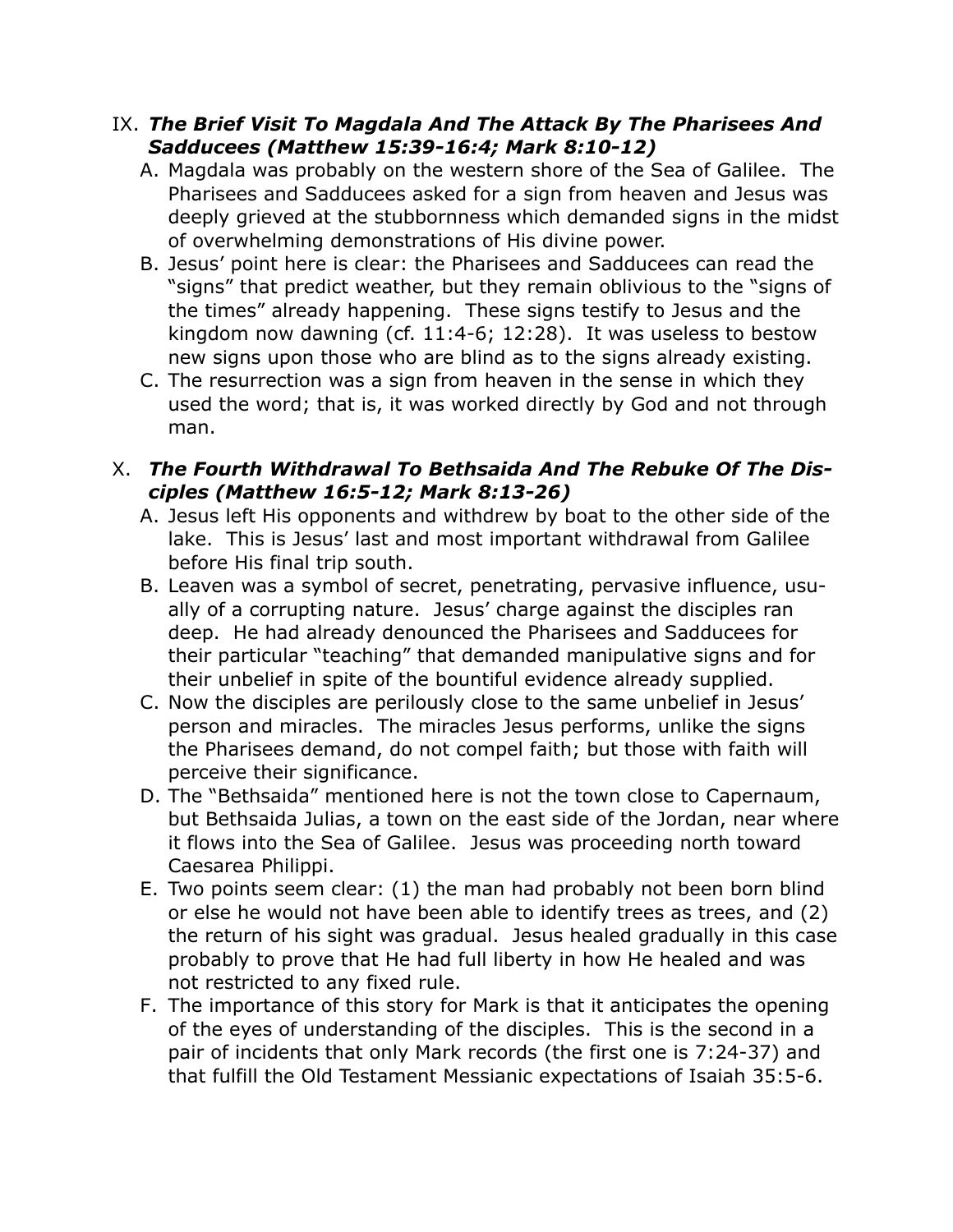#### XI. *Jesus Tests The Faith Of The Twelve Near Caesarea Philippi (Matthew 16:13-20; Mark 8:27-30; Luke 9:18-21)*

- A. Popular opinion did not honor Him as the Messiah, but since it accepted Him as a prophet, the people were therefore inexcusable in not receiving the statements which He made in regard to Himself, and admitting the Messianic claims which He set forth.
- B. Peter gave his answer as an assured fact and not as a mere opinion. This confession embraces two proposition: (1) the office of Jesus -- the Christ, and (2) the divinity of Jesus -- the Son of God. The term "living God" was used by prophets to express the contrast between dead idols and the Supreme Being who has vitality, reason and feeling.
- C. God had revealed the truth to Peter in the words and works of Jesus, not in a miraculous way. The "gates of hell," or the forces of wickedness, would not be able to prevail against this kingdom. Jesus represents Himself as the builder and Peter the key-bearer of the kingdom or church.
- D. Peter used the keys on the day of Pentecost to open the church to the Jews and about seven years later, in Caesarea, he used them again to admit the Gentiles. In fixing the terms of admission he also fixed the terms of exclusion, for all who are not admitted are excluded.
- E. Jesus charged His disciples that they were not to tell anyone because the people were not ready to receive this truth, nor were the apostles ready to proclaim it.

## XII.*Jesus Foretells Of His Rejection, Death And Resurrection (Matthew 16:21-26; Mark 8:31-37; Luke 9:22-25)*

- A. Since Peter had just confessed that Jesus was the Christ, it was time for Jesus to correct some of the misconceptions of the disciples.
- B. Although Jesus had spoken of this earlier in His ministry, He now spoke plainly, and we see by Peter's conduct that the disciples were deeply moved by the sorrowful portion and failed to grasp the accompanying promise of a resurrection.
- C. Undoubtedly, the love of Peter prompted him to lead Jesus away and speak plainly to Him. In so doing, he overstepped his task of a disciple and assumed that he knew what course to pursue better than the Lord.
- D. Peter presented the same temptation with which the devil once called forth a similar rebuke from Christ (Matthew 4:10). He was trying to dissuade Jesus from the death on which the salvation of the world depended, and this was playing into Satan's hand.
- E. The disciple must learn to say "no" to many of the strongest cravings of the world. The cross is a symbol for duty which must be performed daily at any cost. Peter and the rest of the apostles had been thinking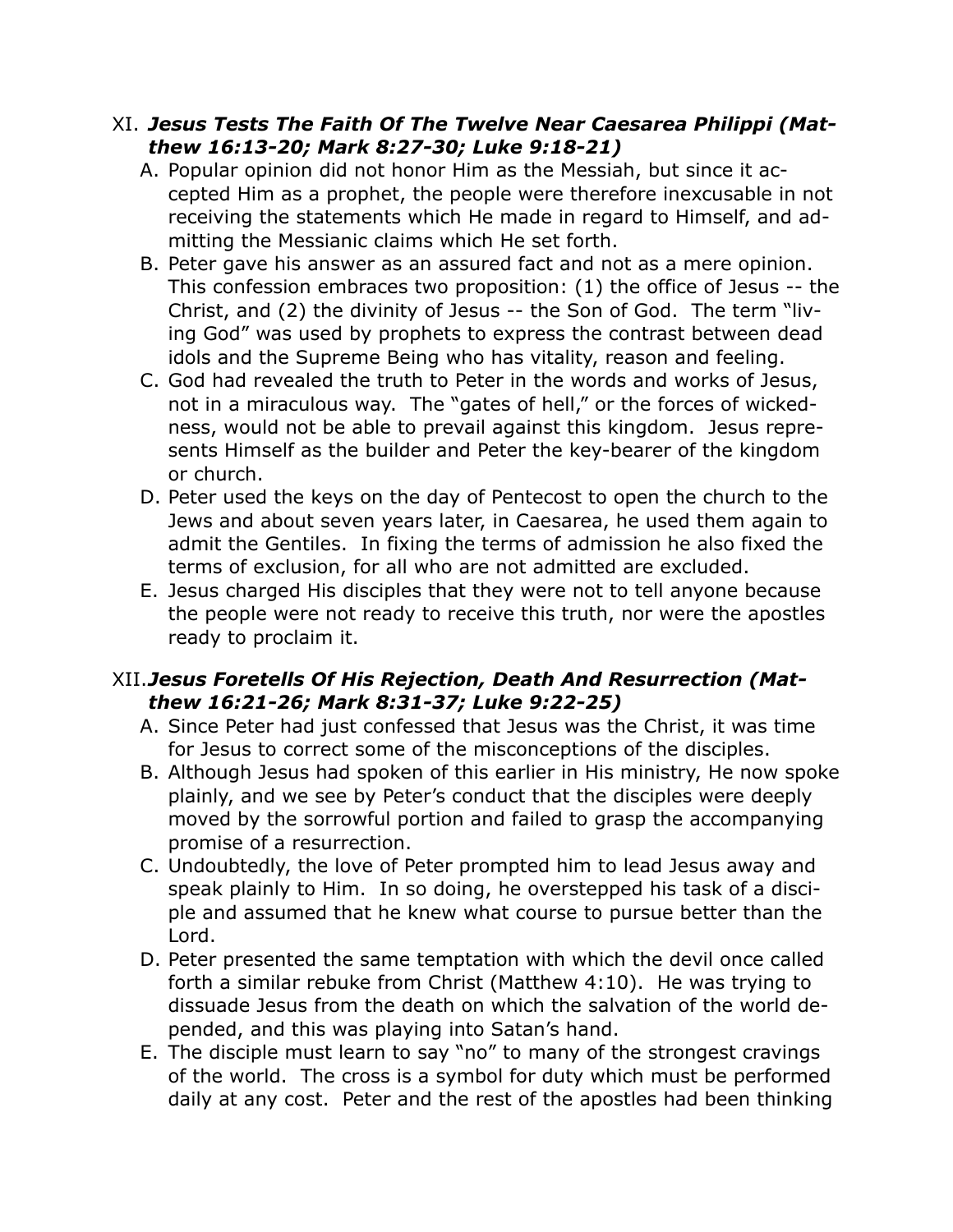about a worldly kingdom. Jesus shows the worthlessness of the whole world in comparison with the rewards of the true kingdom.

#### XIII.*The Coming Of The Kingdom In That Generation (Matthew 16:27-28; Mark 8:38-9:1; Luke 9:26-27)*

- A. Not only Jesus' example, but the judgment He will exercise is an incentive to take up one's cross and follow Him. The Son of Man will come in his Father's glory -- the same glory God His Father enjoys - along with His angels. At that time He will reward each person according to what he has done.
- B. The mention of His final coming suggested one nearer at hand which was to be accomplished during the life of most of those present. The expression refers to the kingdom which was organized and set in motion at Pentecost which followed the resurrection of Jesus.

# XIV.*The Transfiguration Of Jesus (Matthew 17:1-8; Mark 9:2-8; Luke 9:28-29)*

- A. Mt. Hermon is the highest mountain in Palestine, with an elevation of 9,400 feet. It was Jesus' custom to withdraw for prayer by night, and the transfiguration took place at night.
- B. The word for decease is "exodus," an unusual word for death. It means a departure and would include everything concerning Christ from His crucifixion to His ascension.
- C. When Peter made his suggestion, he placed Jesus on the same level as Moses and Elijah. The voice from the cloud gave Jesus the preeminence of a son over his servants. He is to be heard. His words have preeminence over those of the lawgiver and the prophet (Hebrews 1:1-2).

# XV. *The Inquiry Concerning Elijah (Matthew 17:9-13; Mark 9:9-13; Luke 9:36)*

- A. The people were not ready for the announcement of such an event. To have revealed it at that point would only have raised doubts as to its reliability.
- B. The disciples were puzzled by the disappearance of Elijah. They looked upon him as having come to fulfill the prophecy of Malachi 4:5-6, but they marveled that, having come, he would disappear so soon, and that they were forbidden to reveal that they had seen him.
- C. Elijah came, but the scriptures concerning him were so misunderstood that he was put to death. The Messiah also came, and the prophecies concerning Him were so misunderstood that He too would be killed. Malachi used the name of Elijah figuratively to represent John the Baptist.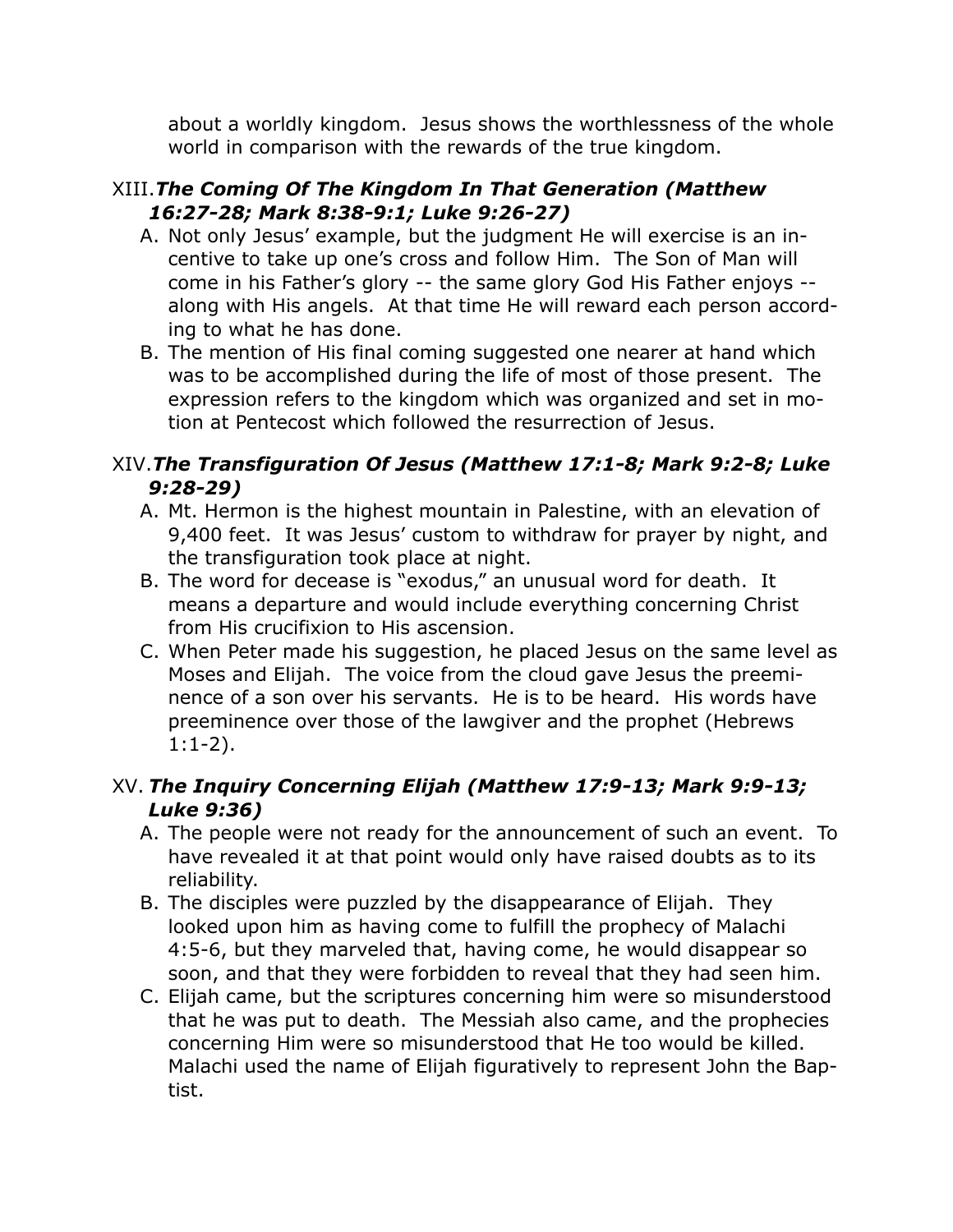D. It is not at all clear that they have understood much more about the death and resurrection of Jesus, and it becomes obvious during the narrative of His crucifixion that they have not understood. This section, therefore, marks another step, but a small one, in the understanding of Jesus' disciples.

# XVI.*The Demoniac Boy (Matthew 17:14-20; Mark 9:14-29; Luke 9:37-43)*

- A. We last heard of the multitude in Mark 8:34. They had no doubt been with Jesus until He ascended the mountain and had remained with His apostles until He came down.
- B. Jesus' inquiry as to what the other disciples and the crowd were arguing about brought a reply from a man who had brought his demonpossessed and epileptic son for healing. The disciple's failure to heal at first seems strange, since Jesus had clearly given them power to heal and cast out demons. Yet it is part of the pattern of the disciples' advance and failure. In other situations they had shown lack of faith as well.
- C. If Jesus marveled at the faith of a Gentile which trusted the fulness of His divine power, He also marveled at the disbelief of this Jew who questioned the sufficiency of that power. In the remainder of His answer Jesus shows that the lack of power is not in Him, but in those who would be recipients of the blessings of His power, for those blessings are obtained by faith.
- D. Jesus may have wanted to have a longer conversation with the man, but the growing crowd compelled Him to act. The failure of the disciples only emphasized the power of the Lord. Prayer was the means of increasing faith.

# XVII.*Jesus Foretells Of His Death And Resurrection Again (Matthew 17:22-23; Mark 9:30-32; Luke 9:43-45)*

- A. This repetition of the prediction of Jesus' suffering might be considered as a separate section, had not Luke connected it closely with the preceding incident by the marveling of the crowd.
- B. The prediction of suffering serves to emphasize that Jesus' ultimate purpose went beyond such miracles as the previous one. This time Jesus includes a reference to His betrayal.
- C. What was told to them was not for their present but their future benefit, and therefore they were left to consider the words of Jesus. They were beginning to absorb the announcement of Jesus' death, and it grieved them.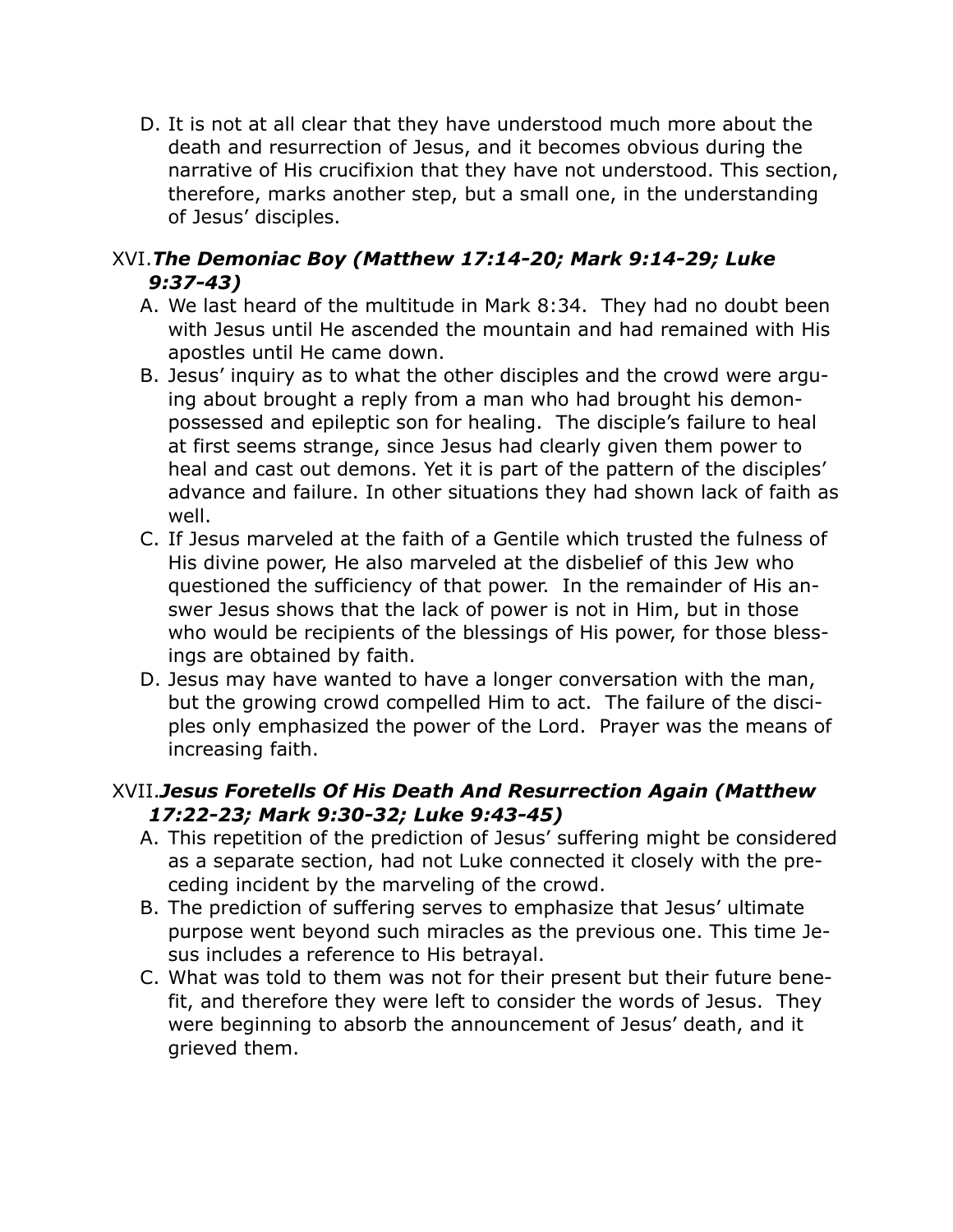# XVIII.*Jesus Contributes The Tribute Money From The Fish (Matthew 17:24-27)*

- A. The law of Moses required every male from twenty years and upward to pay a half-shekel annually for the support of the temple (Exodus 30:12-16; 2 Chronicles 24:5-6).
- B. Peter answered with his usual impulsive presumption. Perhaps he thought the tax was paid out of the bag held by Judas, or he may have assumed that Jesus would have fulfilled this as one of God's requirements.
- C. The argument was that if sons of kings are free from the payment of the tribute, then the Son of God would be free from the tribute as well. Jesus paid the tribute in such a manner as to show that all of nature was tributary to Him.

## XIX.*The Twelve Argue As To Who Will Be The Greatest (Matthew 18:1-5; Mark 9:33-37; Luke 9:46-48)*

- A. The fact that Peter received the keys of the kingdom of heaven and that only Peter, James and John witnessed the transfiguration no doubt started the dispute as to which one would hold the highest office in the kingdom. Jesus told them plainly that they must turn from their sin of personal ambition or they could not be His disciples.
- B. He pointed them to a child as the model life in this instance because the humble spirit in which a child looks up to its parents stood in sharp contrast to their self-seeking, self-exalting ambition.
- C. Greatness does not consist in place. Disciples who receive those of a childlike spirit and disposition that they may thereby honor the name of Christ are honored of Christ as the greatest.

# XX. *The Mistaken Zeal Of The Apostle John Rebuked By Jesus (Matthew 18:6-14; Mark 9:38-50; Luke 9:49-50)*

- A. The man's action had made John jealous. Jesus showed that one who knows enough of Him to use His power is not apt to dishonor Him. If a man is in no way against Christ, then he is for Him; and if he is not for Christ, he is against Him.
- B. The smallest act of righteousness, if performed for the sake of Christ, will be honored in the kingdom. However, the smallest act of evil will also inevitably receive its punishment. Greeks, Romans and Egyptians were punished by drowning with a millstone.
- C. It is better to deny ourselves all unlawful pleasures, even if the denial be as painful and distressing as the loss of a member. The image of the worm is taken from Isaiah 66:24, where it refers to the worms which feed upon the carcasses of men. The figures depict hell as a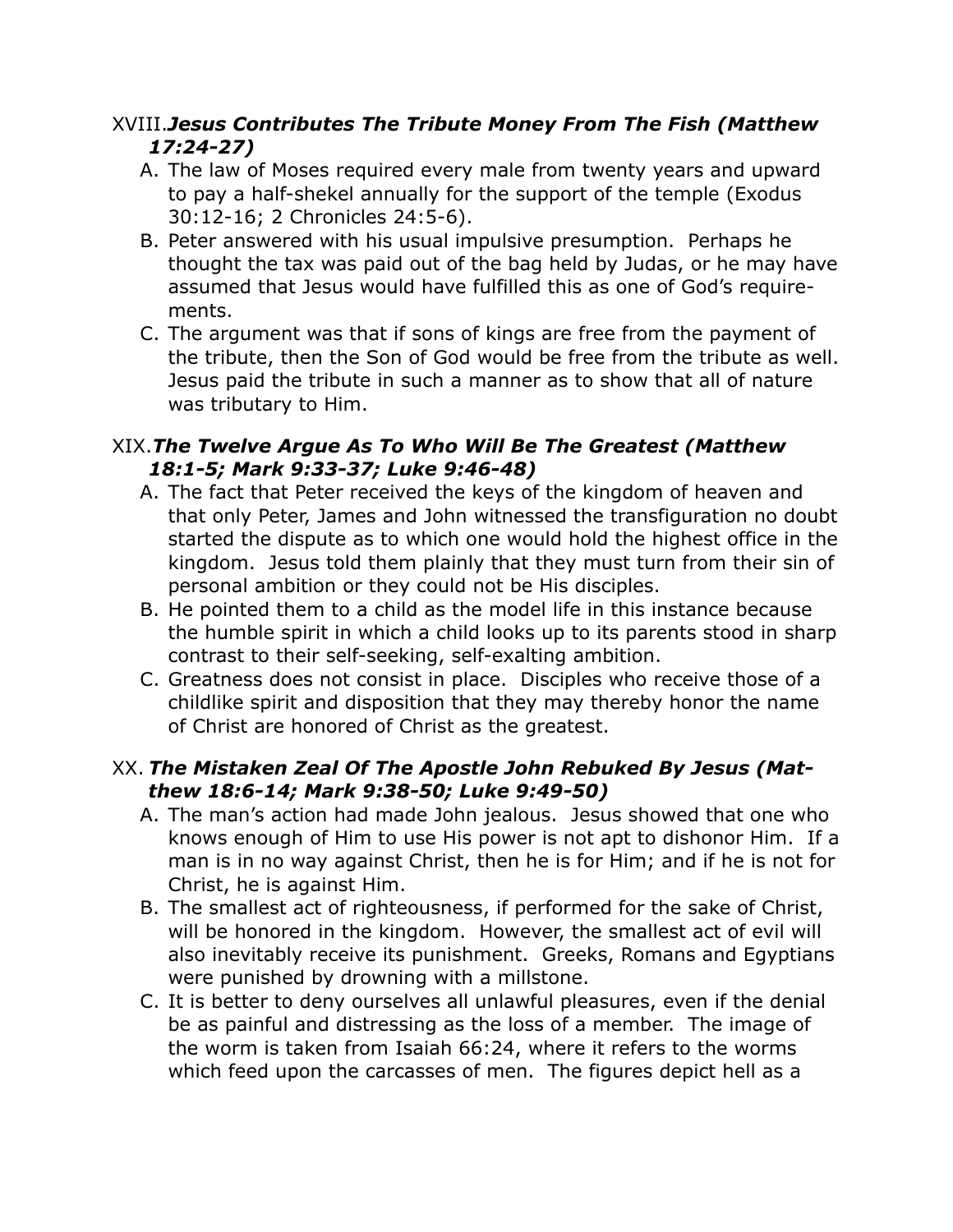state of decay which is never completed and of burning which does not consume.

- D. The passage further summarizes and contrasts the two states of future preservation, one being the salt of eternal life which preserves a man to enjoy the love of God in heaven, and the other being the salt of fire which preserves him in hell to endure the punishment of God.
- E. Those who have led highly moral lives have a tendency to despise those who have been defiled by sin. The anxiety and trouble caused by the sheep's wandering enhances the value of the sheep. Sin excites pity, compassion and other tender emotions in the heart of God.

## XXI.*Instructions Concerning The Right Treatment Of Others (Matthew 18:15-35)*

- A. Having warned against giving offense, Jesus now shows how to act when offense is received. The fault is to be point out to the offender, but for the purpose of gaining him -- not from a desire to humiliate him.
- B. The binding and loosing mentioned here is limited by the context. Binding represents exclusion from membership. Loosing, the restoration to fellowship in cases of repentance. The church's act of binding or loosing will be recognized in heaven if performed according to the word of God.
- C. Jesus plays upon the words of Peter to show that there is no numerical limitation. To keep track of 490 offenses, one would have to open a set of books with his neighbor, which would be ridiculous. Forgiveness and love know no bounds.
- D. Since the debt was forgiven by the master, the harsh conduct by the forgiven slave was inexcusable. God's forgiveness places us under obligation to be forgiving. Refusing to forgive is a sin with God.

# XXII.*The Followers Of Jesus Must Give Up All For His Service (Luke 9:57-62)*

- A. The familiar "rule of three" is employed by Luke in recording three conversations. There is an interchange of order: in the first conversation the inquirer initiates the conversation and Jesus states the objection; in the second order this is reversed; in the third the man both initiates the dialogue and raises the objection, with Jesus adding a comment.
- B. Comparing Luke with Matthew 8:19-22, we find that Matthew gives two and Luke three proposals to follow Him, and that they differ widely as to the time. Such offers of discipleship were probably very common, which would account for the similarity in two vastly different times.